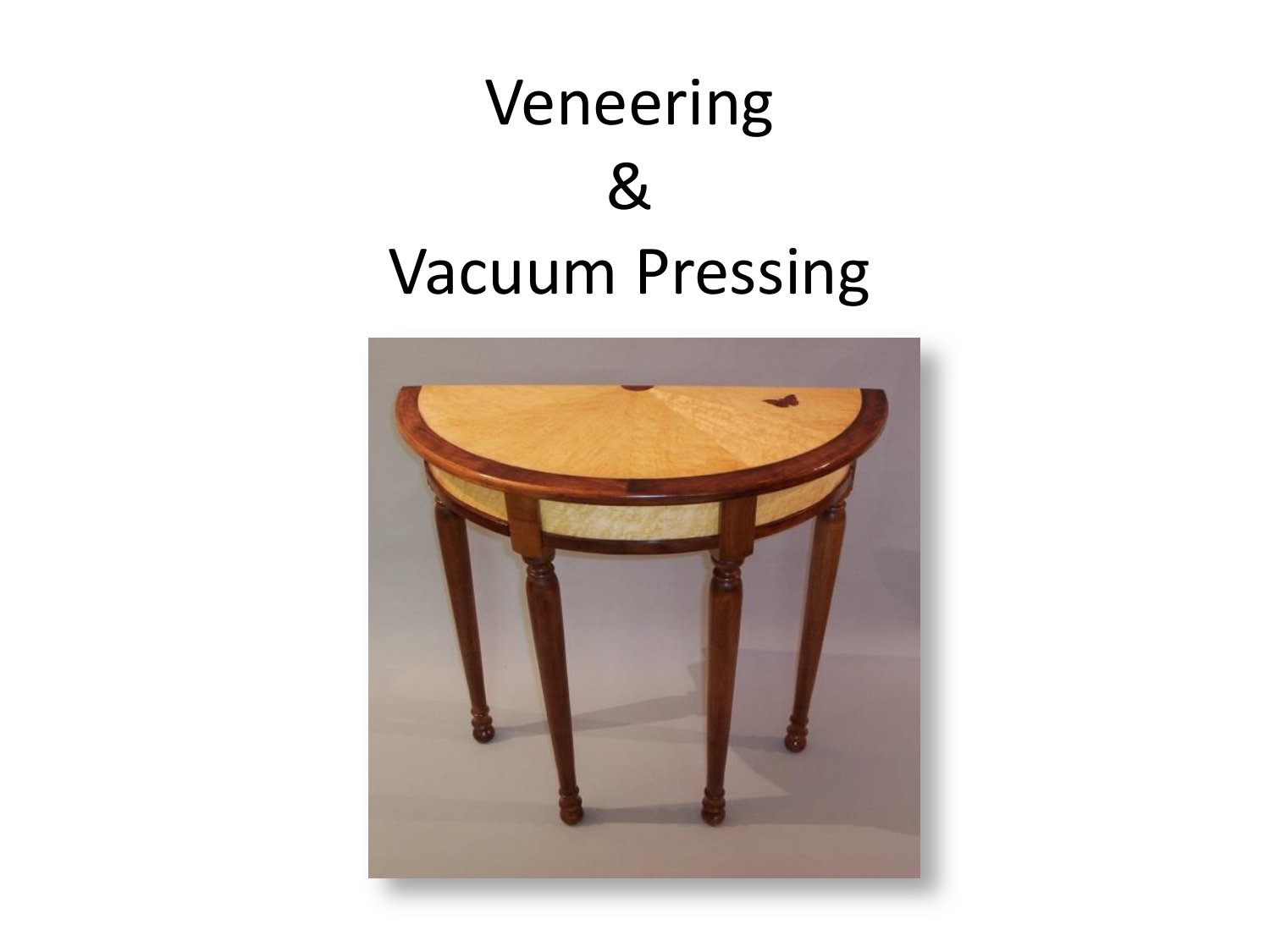# Why Vacuum?

- Simple concept . . . remove the air and press or clamp with atmospheric pressure:
- Even pressure across the entire veneer surface, not in spots and radiate into the surrounding area
- 12"  $\times$  15" = 180 square inches
- 180 square inches  $x$  15 PSI = 2,700 pounds of pressure
- Pressure Demo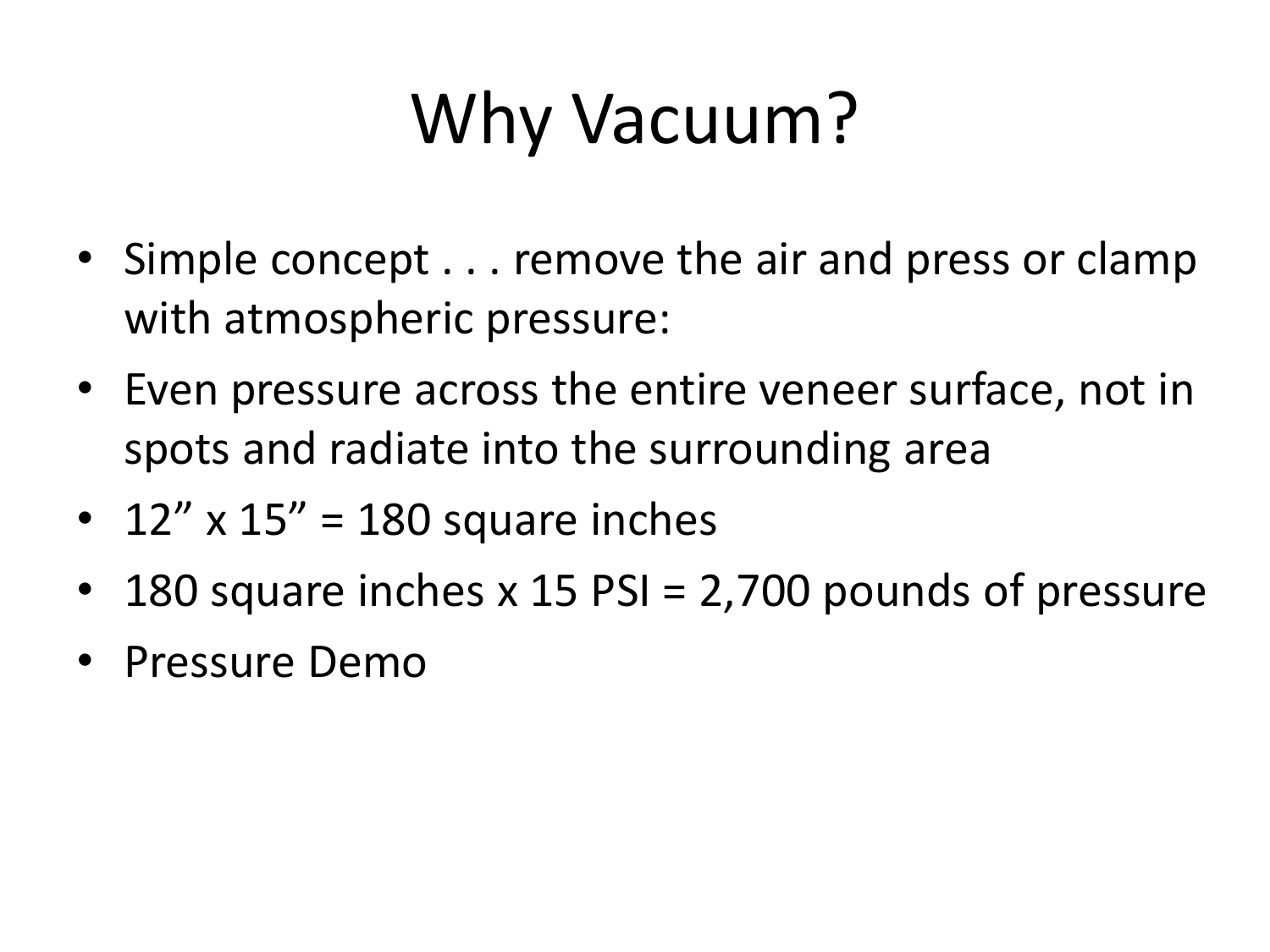## 4 Vacuum Uses in My Shop

- Vacuum chucking on the lathe
- Stabilizing soft or punky wood (Demo)
- Clamping wood (Demo)
- Veneer pressing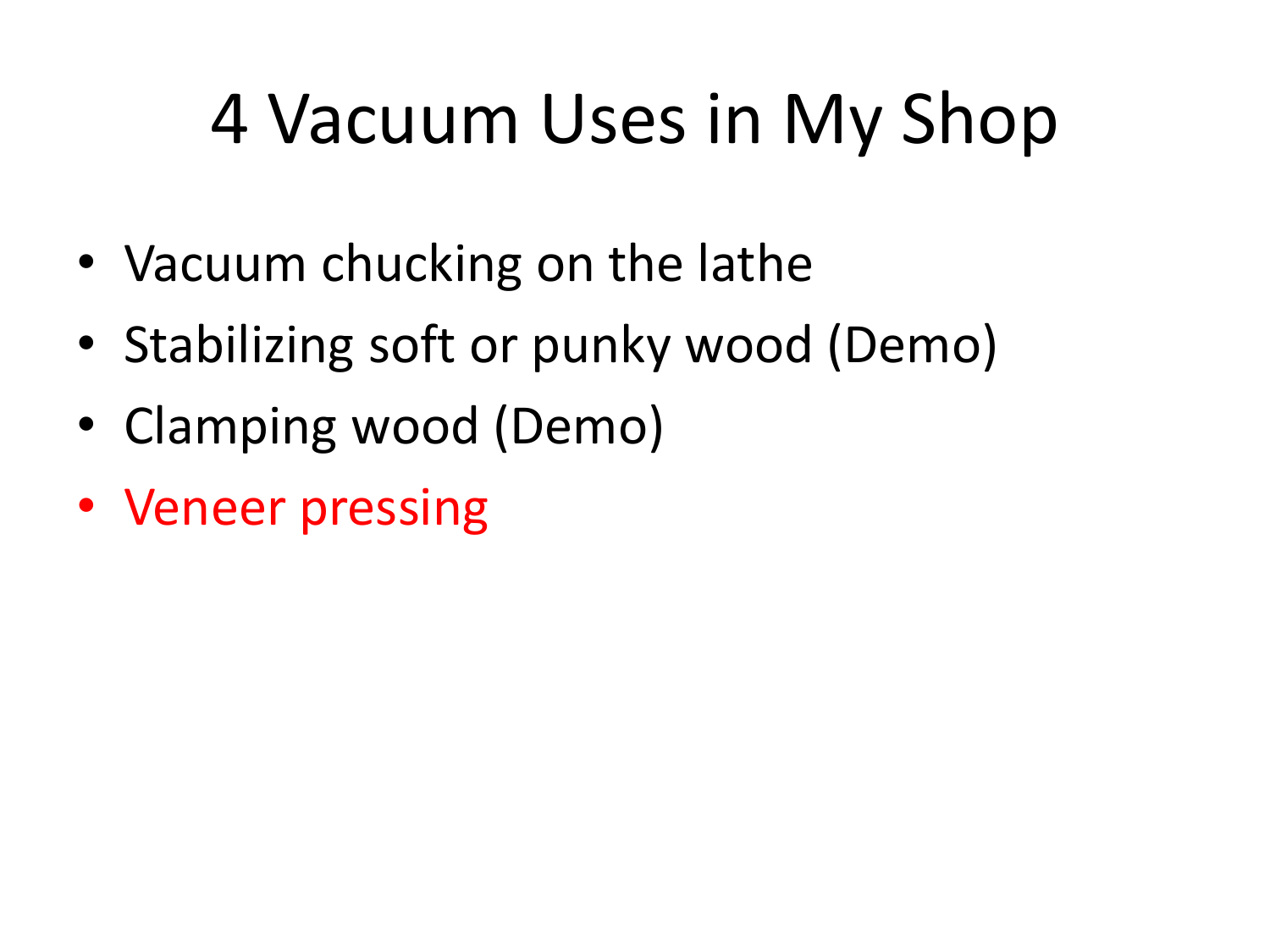## Mechanical Pressure Veneering:





**Problems:**

- **Radiating, uneven pressure**
- **Glue open-time**
- **Cannot see your work**
- **One size DOES NOT fit all projects**









- **Doesn't work for curved surfaces**
- **Doesn't work for uneven surfaces (oyster veneer example)**
- **How much pressure (PSI) can this generate?**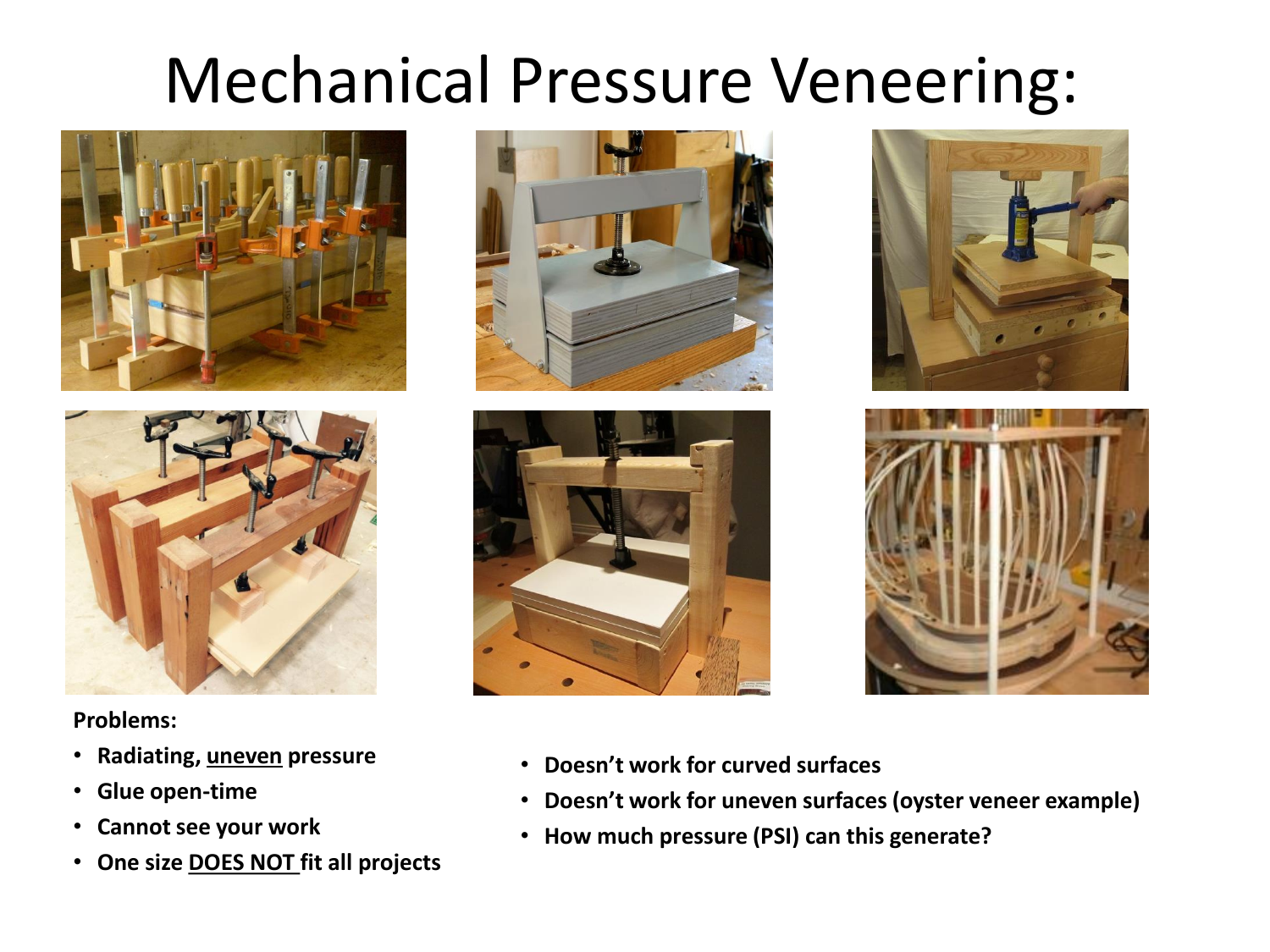## Veneering with a vacuum bag:











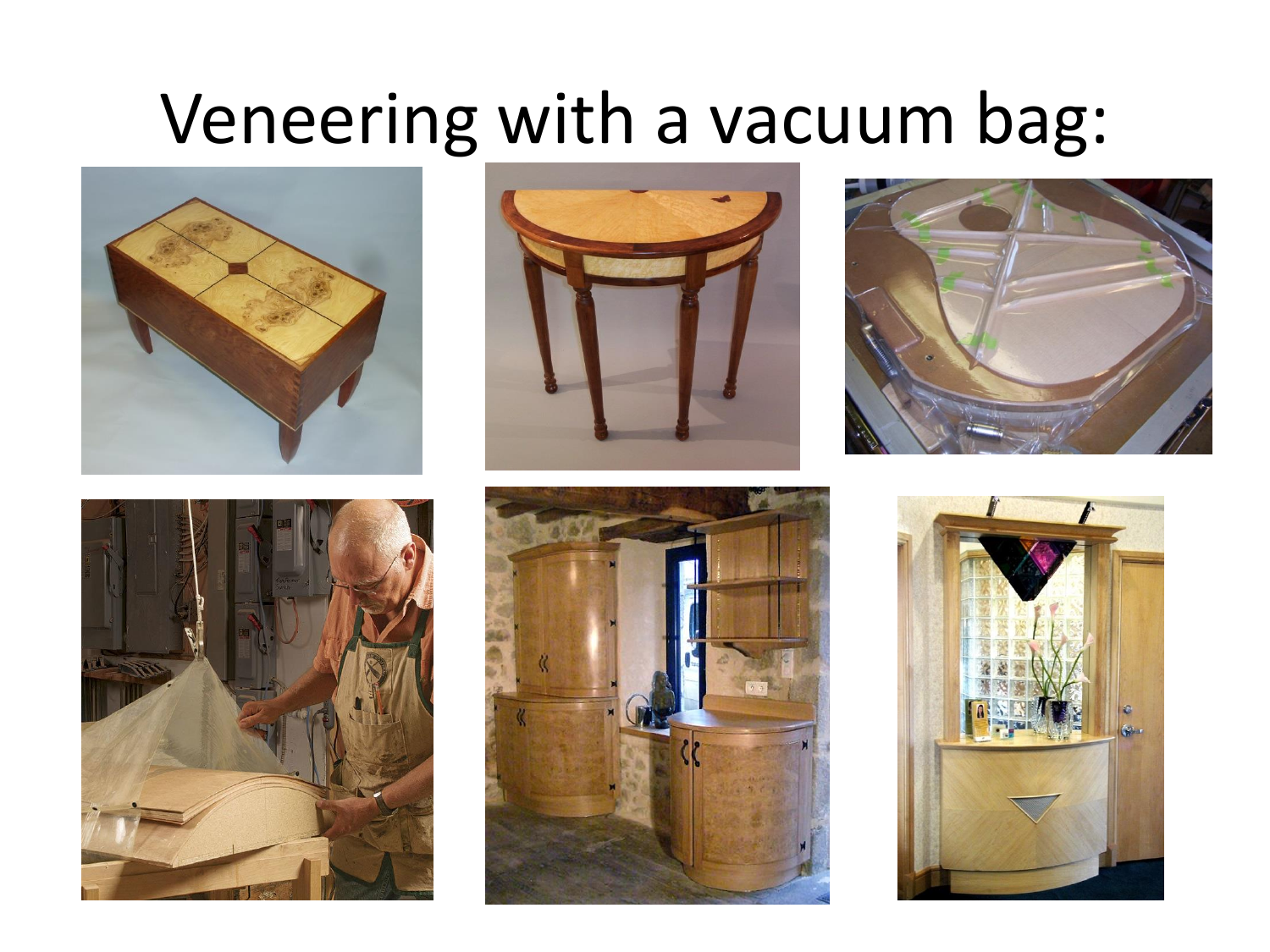## Veneering Basics

- Veneered furniture has bad reputation
- Sandwich veneers & substrate
- Always veneer both sides
- Tape edges to prevent slippage
- Veneer tape & cheap masking tape
- Wax paper
- Typical glues:
	- Yellow wood glue
	- Hide Glue
	- Titebond Veneer Glue
	- UniBond 800 (2 Part Formaldehyde based)
	- Watch for bleed-through . . may need sealer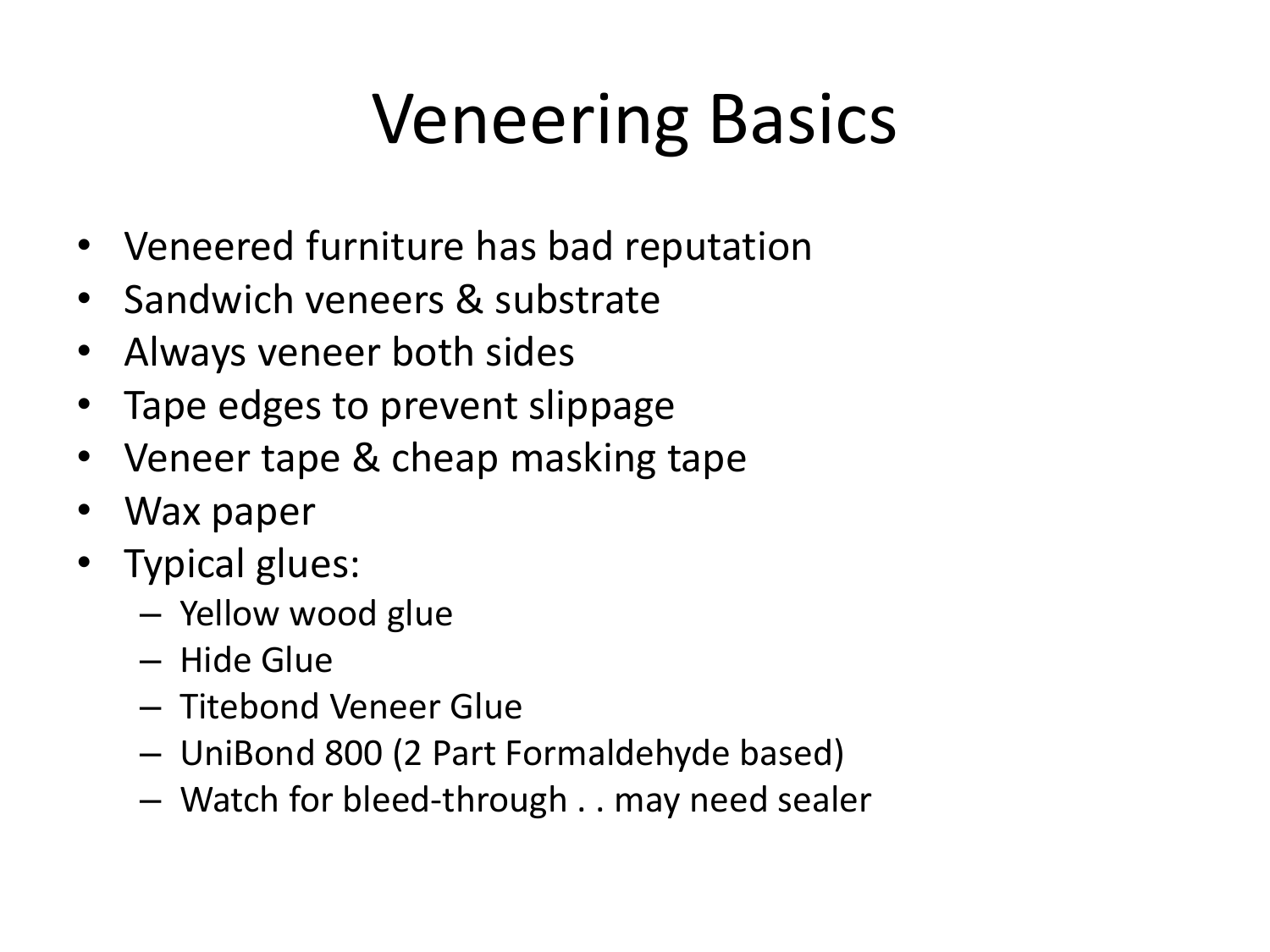## Veneering Demo

- **Samples**
- Choose stable & workable substrate & test for bleed thru
- Veneer for side A & B
- Cut to oversized substrate size +
- Seams
- Using tape (masking & veneer tapes)
- Remove tape from B side (telegraphing)
- Gluing
- Prevent movement against substrate with tape
- Wax paper to prevent sticking to bag
- Apply pressure and seal bag
- Work out any bubbles
- Follow cure-time directions for the glue you have chosen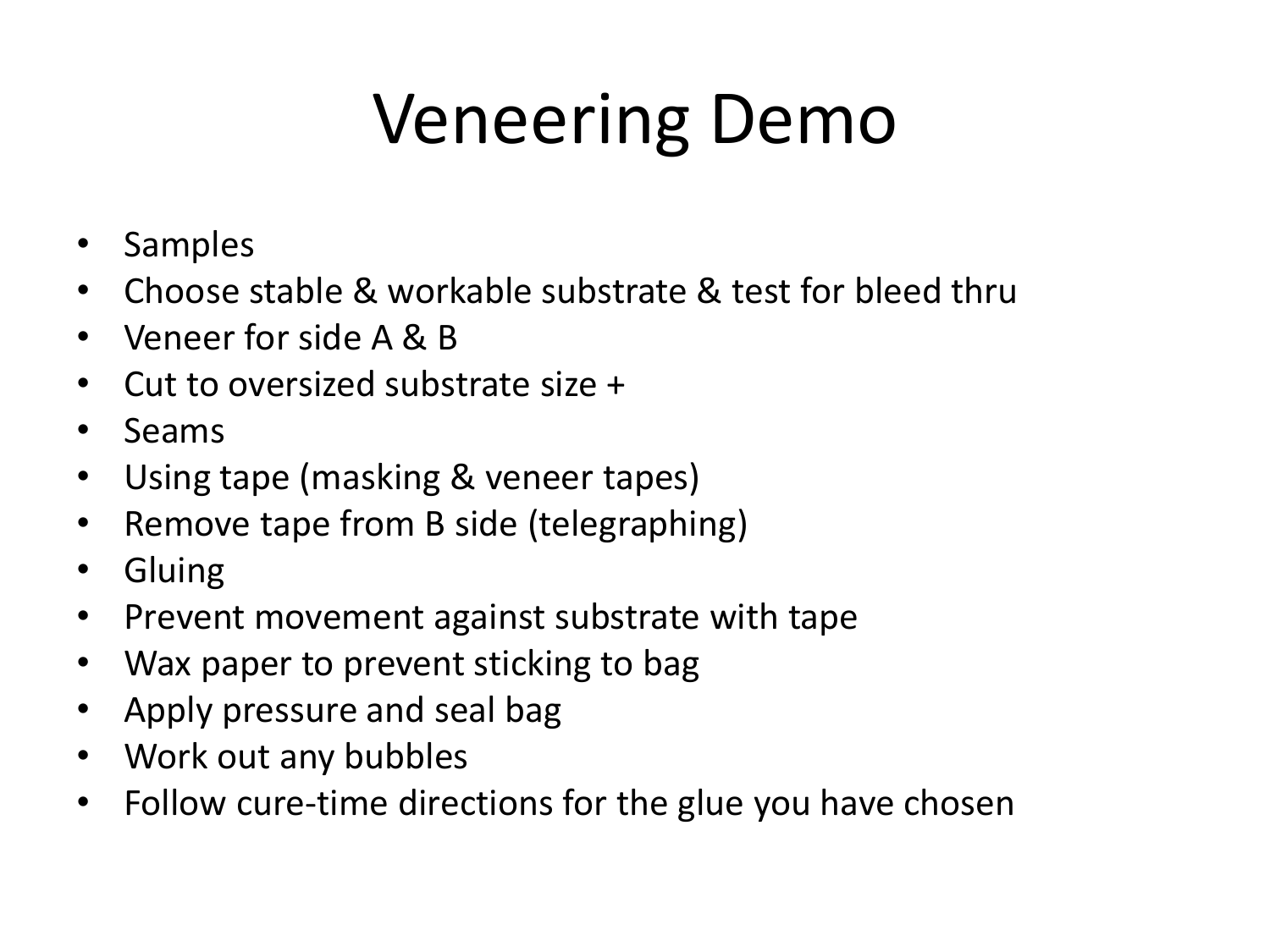## Design Example

- Double book-match example
- Sequential veneer slices
- Hinged mirror to select veneer orientation

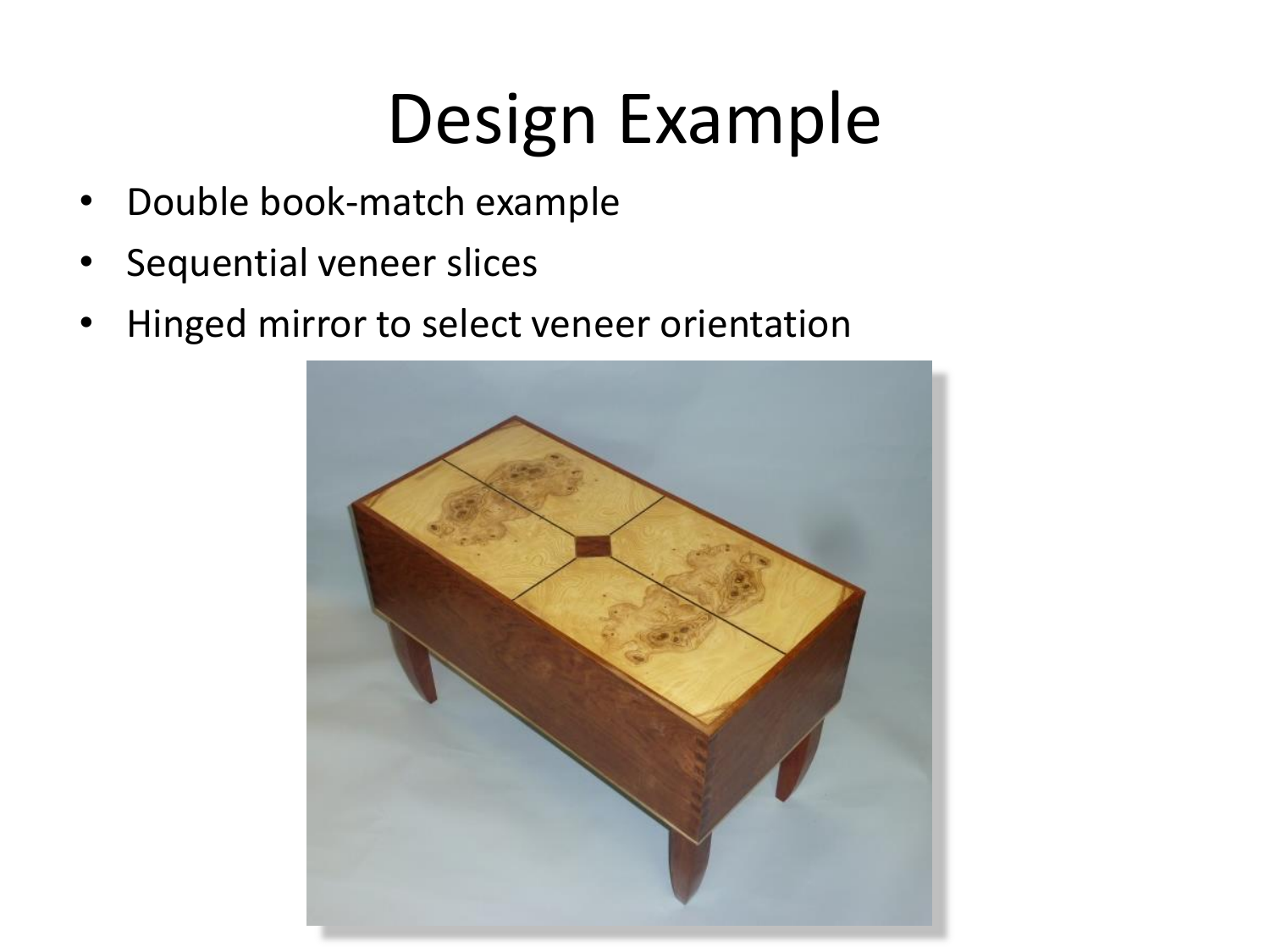## Vacuum Bagging on a Budget

- Bag materials; 30 mil, vinyl, poly, etc.
- Platen
- Vacuum Pump
- Connectors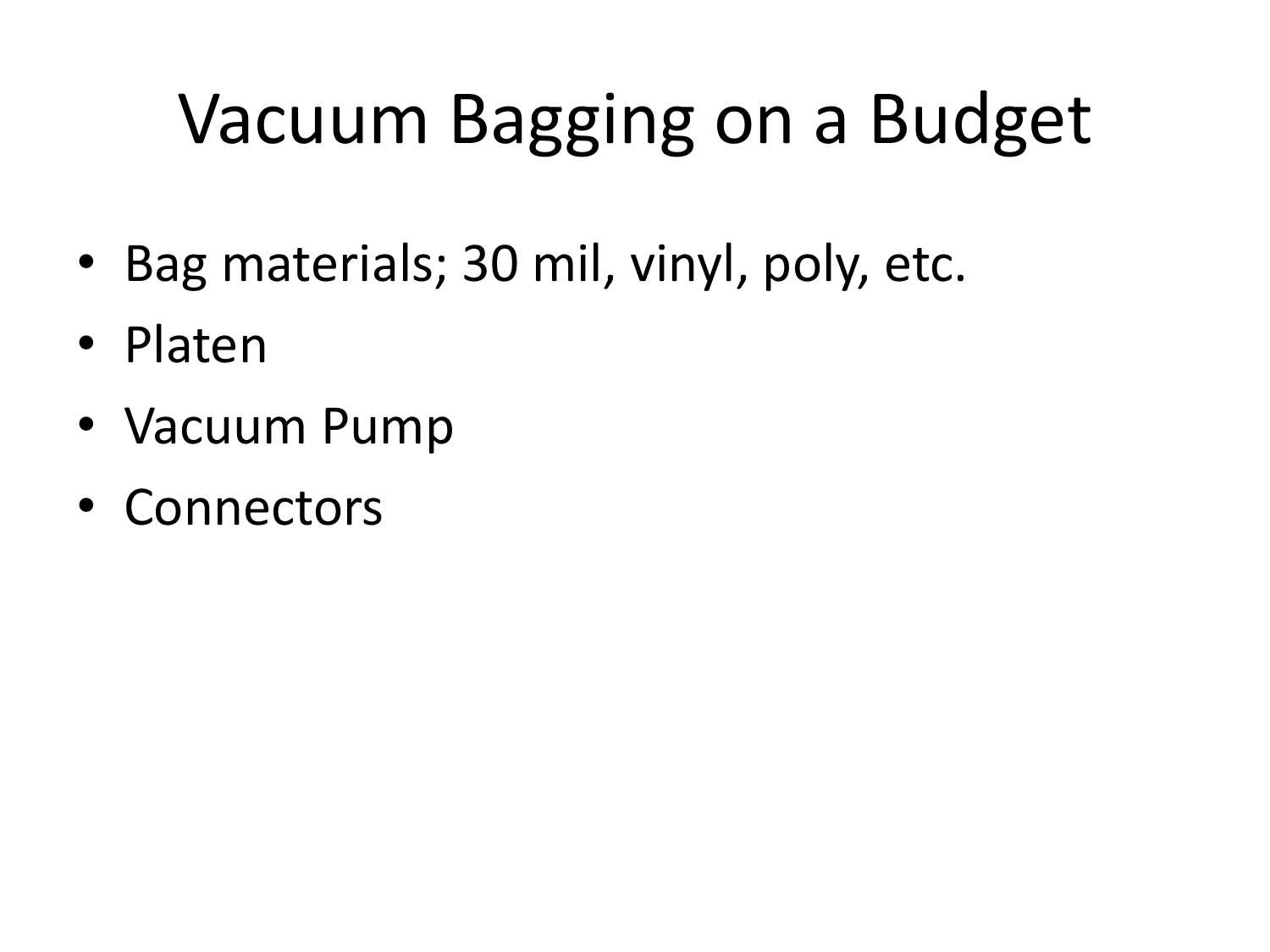## DIY Vacuum Bag Sources

Bag materials **Platen** 

## Hose & connectors Bag Closure



## 30 Mil Industrial Polyurethane VacuPress® **Bags**

## \$189.00-\$736.00

Custom Bags Available - Call for Quote

| Actual Size           | <b>Pressing Capacity</b> | Price    | Add to Cart                    |
|-----------------------|--------------------------|----------|--------------------------------|
| $30$ in $\times$ 48in | 24in x 36in 30 mil       | \$189.00 | <b>ADD TO CART</b><br>0        |
| $54$ in $\times$ 60in | 49in X 49in 30 mil       | \$255,00 | <b>ADD TO CART</b><br>$\Omega$ |
| 54in x 112in          | 49in X 97in 30 mil       | \$470.00 | <b>ADD TO CART</b><br>0        |
| 54in x 136in          | 49in X 121in 30 mil      | \$536.00 | ADD TO CART<br>0               |
| 54in x 160in          | 49in X 145in 30 mil      | \$615.00 | <b>ADD TO CART</b><br>$\circ$  |
| 66in x 136in          | 61in X 121in 30 mil      | \$635.00 | ADD TO CART<br>0               |
| 66in x 160in          | 61in X 145in 30 mil      | \$736.00 | ADD TO CART<br>$\circ$         |
| 14in x 160in          | 8in x 145in 30 mil       | \$213.00 | <b>ADD TO CART</b><br>0        |
| 18in x 208in          | 12in x 192in 30 mil      | \$308.00 | ADD TO CART<br>$\Omega$        |
| 26in x 268in          | 20in x 252in 30 mil      | \$520.00 | ADD TO CART<br>$\mathbf{0}$    |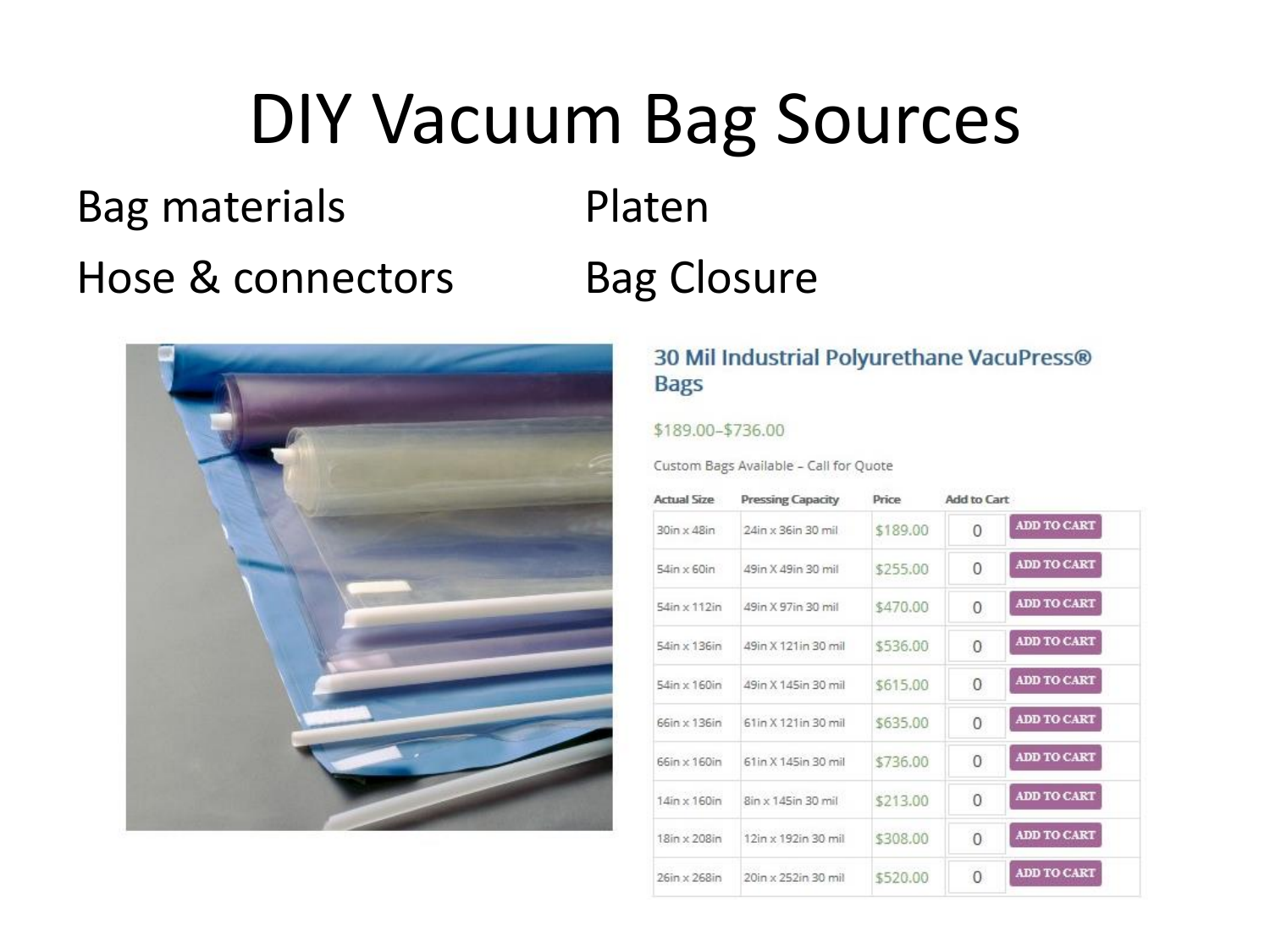# Making a Vacuum Bag

- Cut to desired size
- Cut, glue & clamp
- Drill evacuation holes in bolt
- Platen: cut, saw, drill
- Fortsner drill then drill through
- Assemble and attach hose, connector, etc.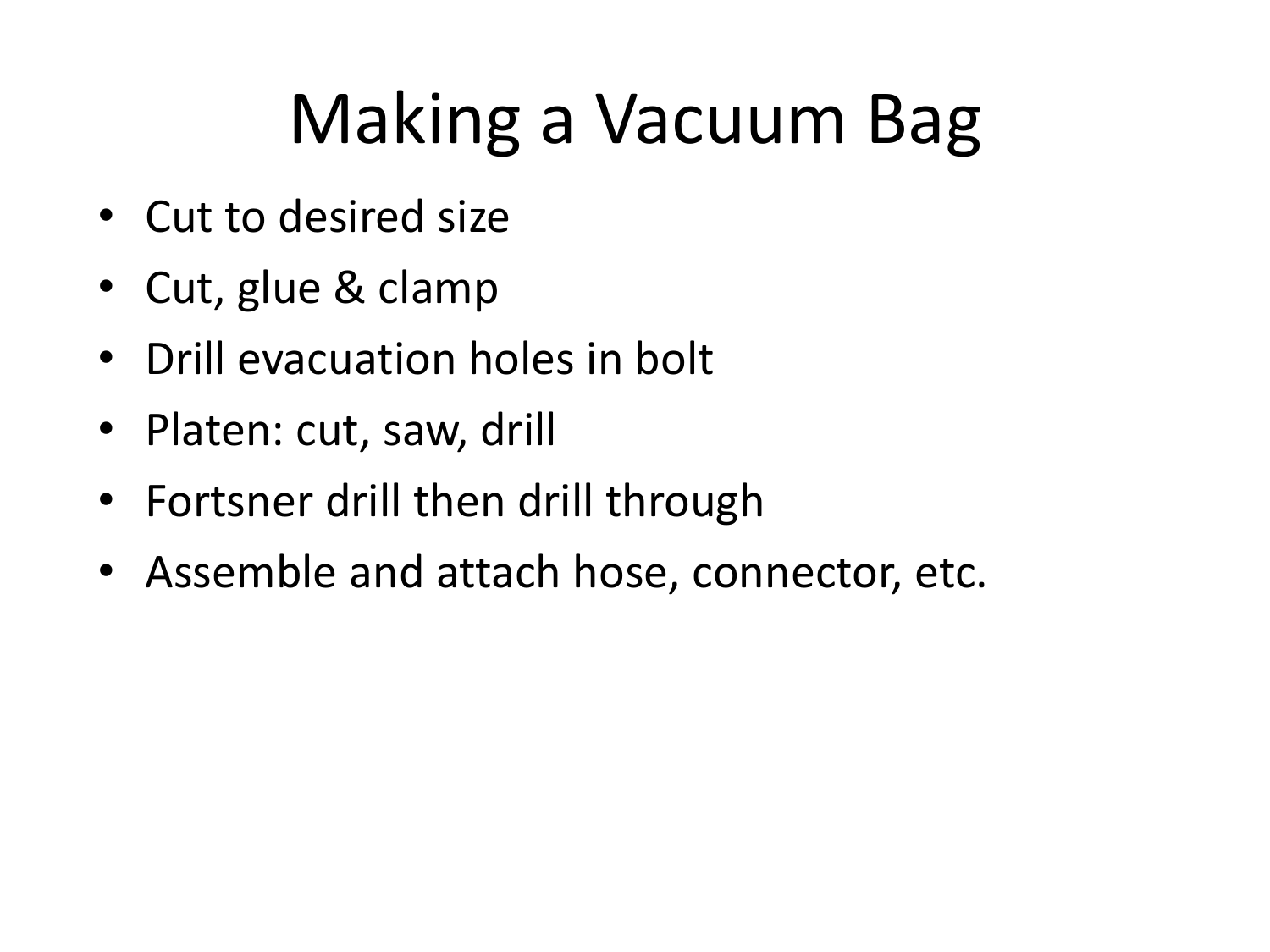## Bag Closure & Air Evacuation Bolt

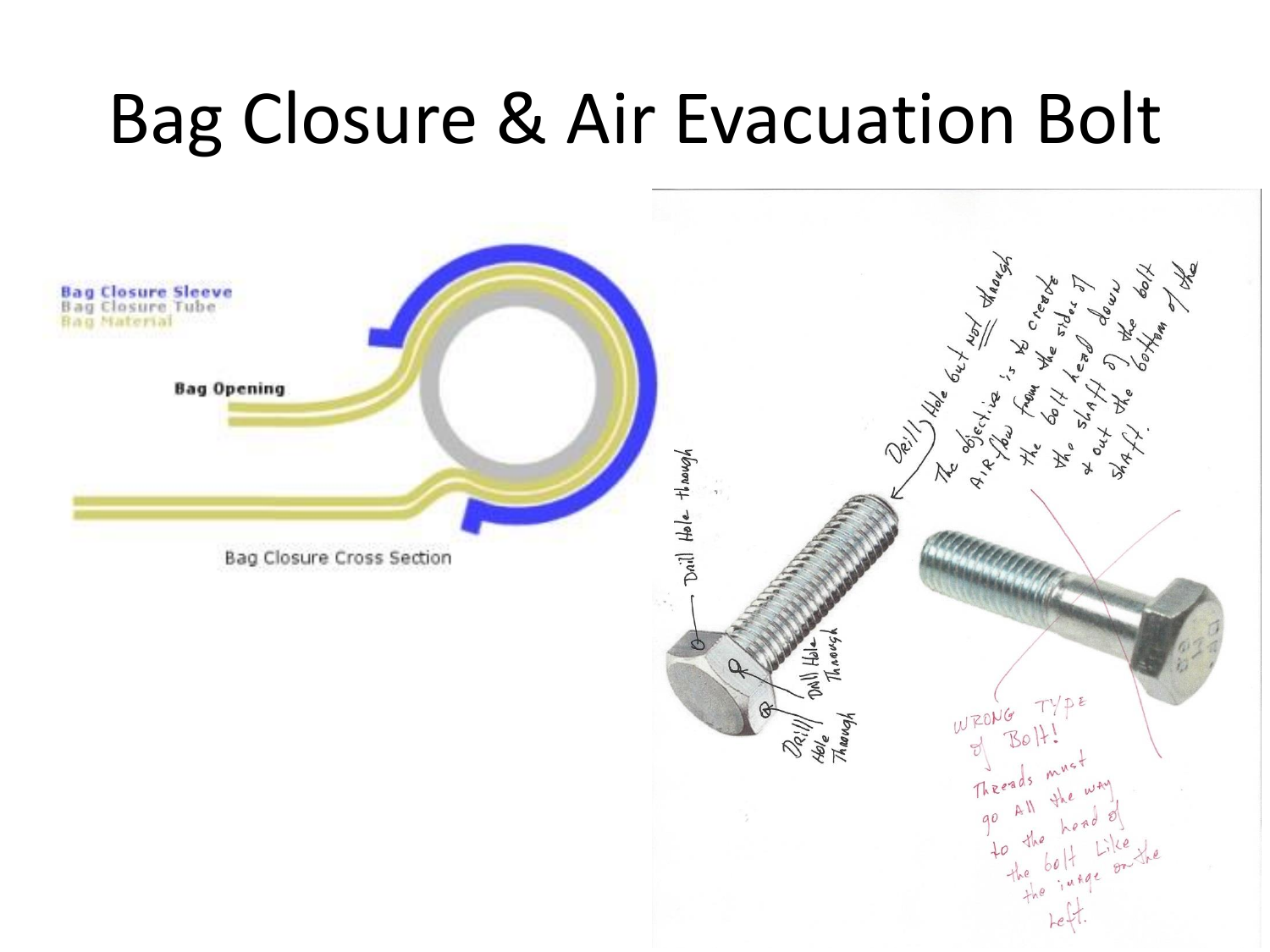## Flattening Veneer

- Relaxing wrinkled or curled veneers
- Relaxer: commercial or shop made (2/3 glycerin & 1/3 rubbing alcohol)
- Soak veneer
- Dry under pressure with un-printed paper
- Repeat with dry paper until flat